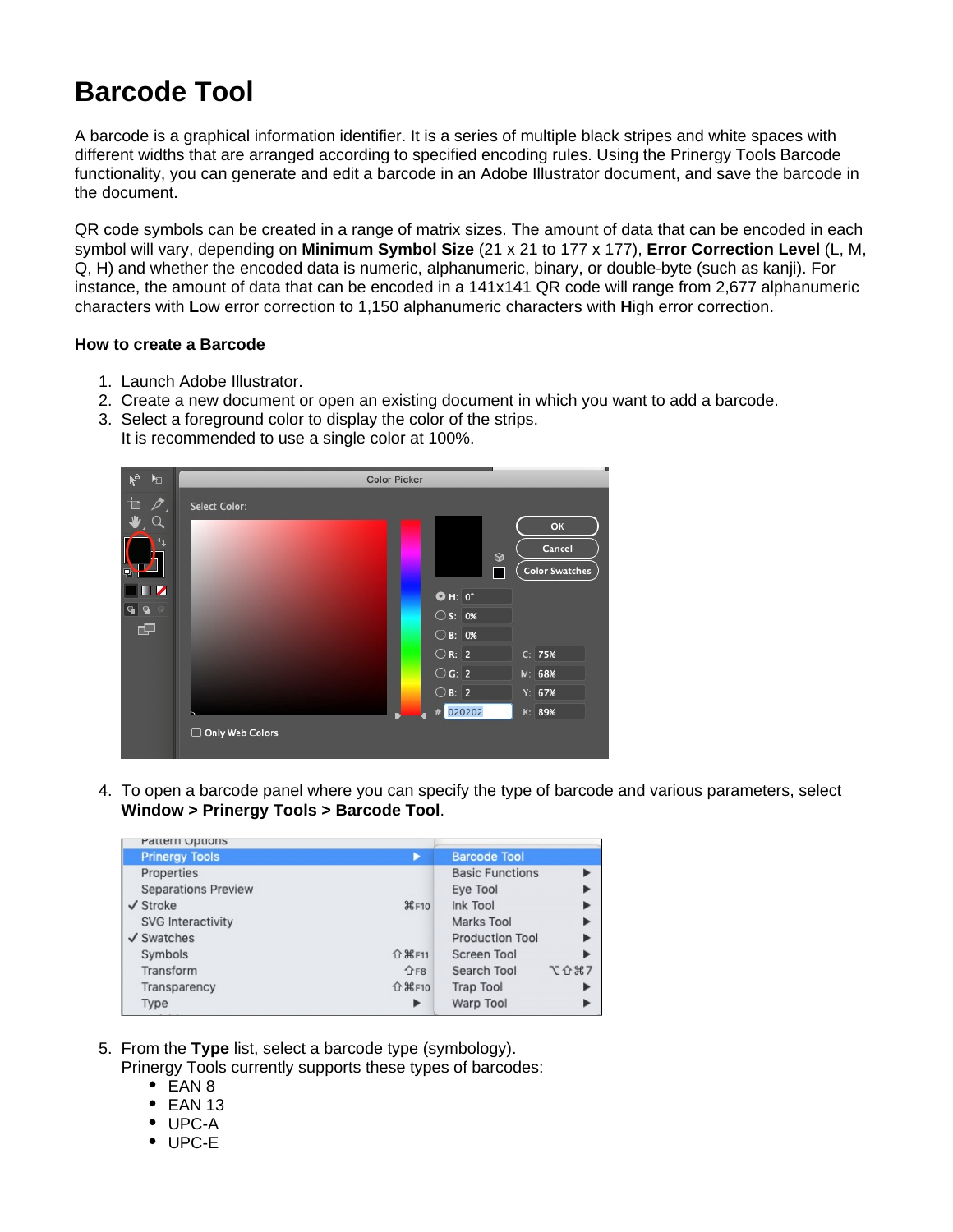- Interleave 2 of 5
- $\bullet$  ITF-14
- CODE39
- CODE128
- QR
- GS1 128
- GS1 DataBar Omnidirectional
- GS1 DataBar Truncated
- GS1 DataBar Stacked
- GS1 DataBar Stacked Omnidirectional



- 6. From the **Rotation** list, select a value for degree of rotation.
- 7. In the **Encoding** box, enter the data to be encoded.
- 8. On the **Control Parameter** tab, type or select values for the parameters.

The type of barcode you selected determines which of these parameters appear in the panel. See screen captures of **Control Parameter** tabs for each type of barcode at the bottom of this page.

| <b>Minimum</b><br><b>Symbol Size</b> | QR code symbol sizes are available from a matrix of 21 x 21 cells up<br>to 177 x 177 cells. The number of cells (Minimum Symbol Size)<br>along with the Error Correction (ECC) level and data type determines<br>the amount of data that can be encoded in each symbol. For instance,<br>a 21x21 cell matrix with medium ECC can encode 20 alphanumeric<br>characters, whereas a 177 x 177 matrix can encode 3,391 characters.<br>For instance, a 21 x 21 matrix can encode "x" bits of data, whereas a<br>177 x 177 matrix can encode "x" bits of data. |                                  |
|--------------------------------------|----------------------------------------------------------------------------------------------------------------------------------------------------------------------------------------------------------------------------------------------------------------------------------------------------------------------------------------------------------------------------------------------------------------------------------------------------------------------------------------------------------------------------------------------------------|----------------------------------|
| Error<br><b>Correction</b><br>Level  | Select $L$ (low), $M$ , $Q$ , or $H$ (high).                                                                                                                                                                                                                                                                                                                                                                                                                                                                                                             | Available<br>only for<br>QR type |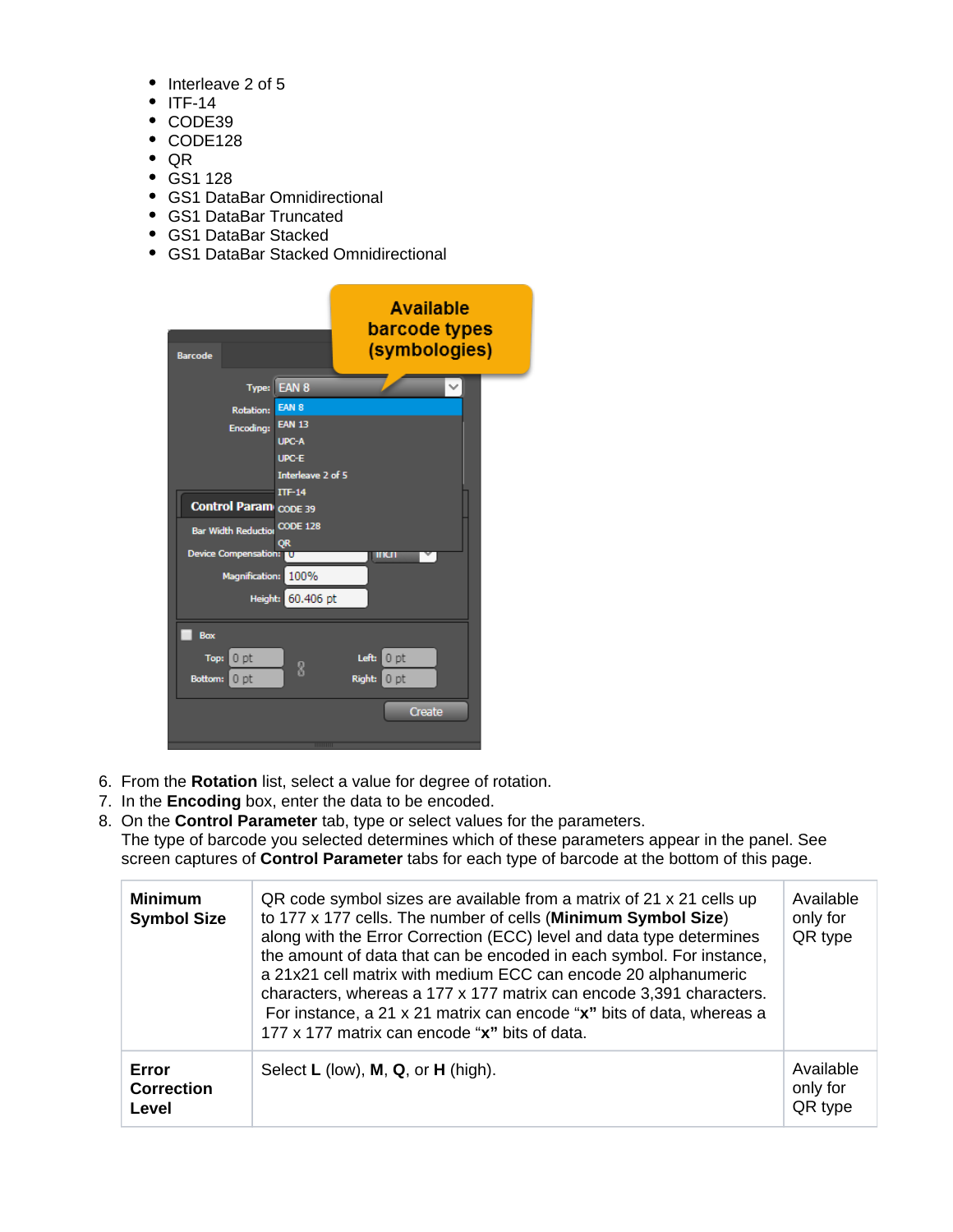| <b>Bar Width</b><br><b>Reduction</b> | All<br>The amount that the width of individual bars are reduced to<br>barcode<br>compensate for press gain. If there is too much press gain, barcodes<br>can become unreadable by scanners. Bar Width Reduction is used<br>types<br>to pre-compensate for press gain and ensure that bar codes remain<br>readable.                  |                                                                                |  |
|--------------------------------------|-------------------------------------------------------------------------------------------------------------------------------------------------------------------------------------------------------------------------------------------------------------------------------------------------------------------------------------|--------------------------------------------------------------------------------|--|
| <b>Device</b><br>Compensation        | All<br>This parameter adjusts bar width to compensate for gain (or loss)<br>caused by the plate making process. Enter a negative value to expand<br>barcode<br>rather than reduce bar widths. Note that if Bar Width Reduction and<br>types<br>Device Compensation values are both specified, the values will be<br>added together. |                                                                                |  |
| <b>Magnification</b>                 | The scaling factor. The default value is 100% and the scaling value<br>will be applied proportionally to the horizontal and vertical dimensions.<br>When the magnification is modified, the Height item is also changed.                                                                                                            |                                                                                |  |
| Height                               | The height of the barcode. The default value is the height when the<br>scale factor is 1.0. The modification of Height will not change of<br><b>Magnification setting.</b>                                                                                                                                                          | All<br>barcode<br>types                                                        |  |
| <b>Width</b>                         | The width of the QR barcode                                                                                                                                                                                                                                                                                                         | Available<br>only for<br>QR type                                               |  |
| <b>Cell Size</b>                     | The following website provides a reference to determine what<br>Available<br>minimum size of cell matrix (also known as the QR code "version")<br>only for<br>would be required to represent the required data: Information<br>QR type<br>capacity and versions of the QR code.                                                     |                                                                                |  |
| <b>Characters</b><br>per unit        | The number of characters per unit. When this value is modified, the<br>value of Narrow Bar is also changed.                                                                                                                                                                                                                         | Available<br>only for:<br>Interleave<br>2 of 5,<br>Code 39,<br>and<br>Code 128 |  |
| <b>Ratio</b>                         | The ratio of wide strip to narrow strip. When this value is modified, the<br>value of Narrow Bar also changes.                                                                                                                                                                                                                      |                                                                                |  |
|                                      |                                                                                                                                                                                                                                                                                                                                     | Code 39                                                                        |  |
| <b>Narrow Bar</b>                    | The width of the narrow strip. When this value is modified, the value of<br>Characters per unit is also changed.                                                                                                                                                                                                                    | Available<br>only for:<br>Interleave<br>2 of 5,<br>Code 39,<br>and<br>Code 128 |  |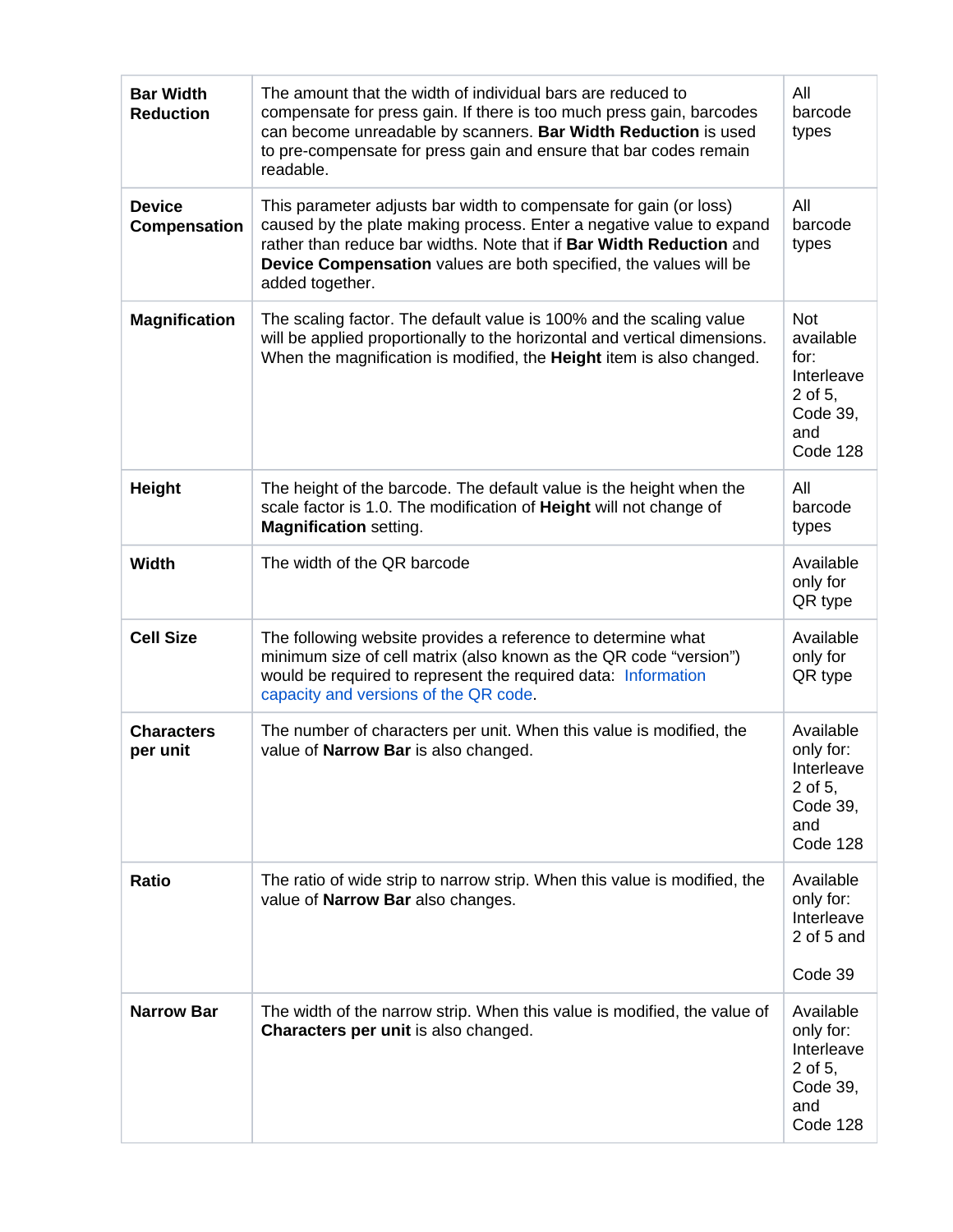| <b>Total Height</b>              | Include the height of the bar and the text area. When this value is<br>modified, the setting of Height and Add Human Readable<br>Characters is also changed. | Available<br>only for<br><b>ITF 14</b> |
|----------------------------------|--------------------------------------------------------------------------------------------------------------------------------------------------------------|----------------------------------------|
| Left H                           | The size of the H identifier at the left blank area of the barcode. If you<br>select <b>None</b> , the H identifier is not drawn.                            | Available<br>only for<br><b>ITF 14</b> |
| <b>Right H</b>                   | The size of the H identifier at the right blank area of the barcode. If<br>you select <b>None</b> , the H identifier is not drawn.                           | Available<br>only for<br><b>ITF 14</b> |
| <b>Add Check</b><br><b>Digit</b> | If you select this item, a verification digit will be added when you<br>generate the barcode.                                                                | Available<br>only for<br>Code 39       |

9. On the **Text Parameter** tab, type or select values for the parameters. The type of barcode you selected determines which of these parameters appear in the panel. See screen captures of **Text Parameter** tabs for each type of barcode at the bottom of this page.

| Add Human<br><b>Readable</b><br><b>Characters</b> | Select this item to display the encoded content below the barcode.                                                                                                                      |
|---------------------------------------------------|-----------------------------------------------------------------------------------------------------------------------------------------------------------------------------------------|
| Light margin<br>indicator $(\le)$                 | This parameter appears when EAN 8 or EAN 13 is selected as the barcode type. It<br>controls whether to display an ">" indicator at the white space on the right side of<br>the barcode. |
| <b>Font</b>                                       | Set the text font below the barcode.                                                                                                                                                    |
| <b>Font Style</b>                                 | Set the text font style below the barcode.                                                                                                                                              |

- 10. If you select the **Box** check box, a box will be added to the barcode with a white border along the top, bottom, left, and right sides to control the position of the outer border.
- 11. To generate a barcode in the middle of the current page, click **Create**.

## **Control and Text parameters available for the EAN 8 barcode**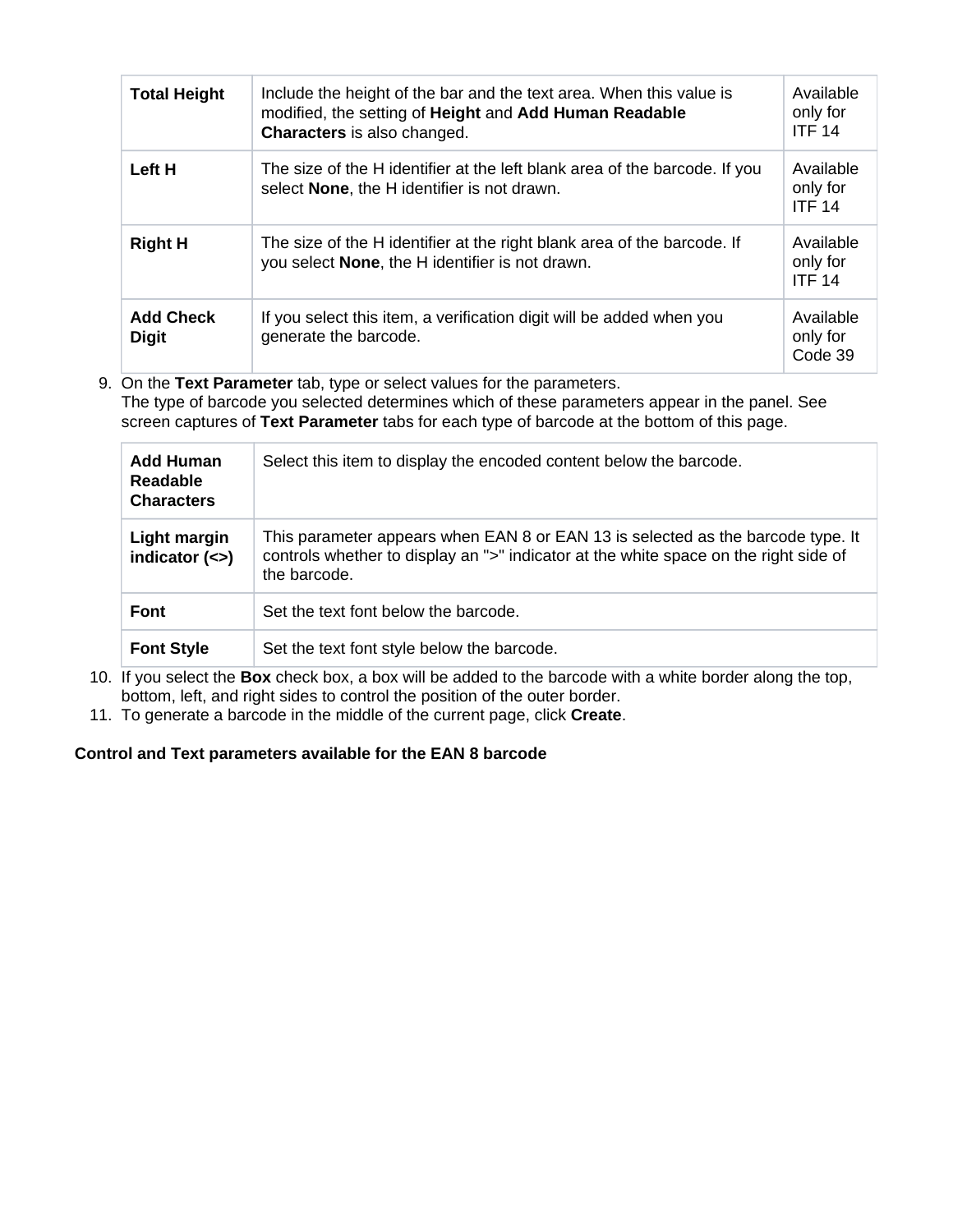| 48<br>×<br>Barcode                                                                     | 48<br>冨<br>Barcode                                                                       |
|----------------------------------------------------------------------------------------|------------------------------------------------------------------------------------------|
| EAN 8<br>Type:<br>v<br>٠<br>Rotation: 0<br>$\mathbf{v}^{\prime}$<br>Encoding: 00000000 | EAN 8<br>$\tau_{\rm eff}$<br>Type:<br>Ιü<br>0<br>net.<br>Rotation:<br>Enceding: 00000000 |
| <b>Control Parameter</b><br><b>Text Parameter</b>                                      | Control Parameter<br><b>Text Parameter</b>                                               |
| <b>Bar Width Reduction:</b> 1<br>mill<br>v                                             | 2 Add Human Readable Characters                                                          |
| mil<br>Device Compensation: 1<br>$\mathcal{A}$                                         | 2 Light Margin Indicator(< >)                                                            |
| Magnification: 100%                                                                    | Font: Arial<br>$\mathcal{M}$                                                             |
| Height: 21.31 mm                                                                       | Font Style: Regular<br>No.                                                               |
| <b>Box</b><br>Left: 0 mm<br>Top: 0 mm<br>8<br>Right: 0 mm<br>Bottom: 0 mm<br>Create    | <b>Box</b><br>Left: 0 mm<br>0 mm<br>Top:<br>X<br>Right: 0 mm<br>Bottom: 0 mm<br>Create   |

**Control and Text parameters available for the EAN 13 barcode**

|                               | 48                      |                               |                                      | 48           |
|-------------------------------|-------------------------|-------------------------------|--------------------------------------|--------------|
| Barcode                       |                         | Barcode                       |                                      |              |
| Type: EAN 13                  | ٧                       |                               | Type: EAN 13                         | $\checkmark$ |
| Rotation: 0                   | $\vee$ $\overline{ }$   | <b>Rotation:</b>              | $\vee$ $\mathbb{R}$<br>l o           |              |
|                               | Encoding: 0000000000000 |                               | Encoding: 0000000000000              |              |
| <b>Control Parameter</b>      | <b>Text Parameter</b>   | Control Parameter             | <b>Text Parameter</b>                |              |
| <b>Bar Width Reduction:</b> 1 | mill<br>$\mathcal{A}$   | Add Human Readable Characters |                                      |              |
| Device Compensation: 1        | mill<br>$\mathcal{A}$   | 2 Light Margin Indicator(< >) |                                      |              |
| Magnification: 100%           |                         |                               | Font: Arial<br>$\checkmark$          |              |
|                               | Height: 25.93 mm        |                               | Font Style: Regular<br>$\mathcal{A}$ |              |
| Box<br>m                      |                         | Box<br>п                      |                                      |              |
| Top: 0 mm                     | Left: 0 mm              | Top: 0 mm                     | Left: 0 mm                           |              |
| Bottom: 0 mm                  | 10<br>Right: 0 mm       | Bottom: 0 mm                  | Right: 0 mm                          |              |
|                               |                         |                               |                                      |              |
|                               | Create                  |                               | Create                               |              |
|                               |                         |                               |                                      |              |

**Control and Text parameters available for the UPC-A barcode**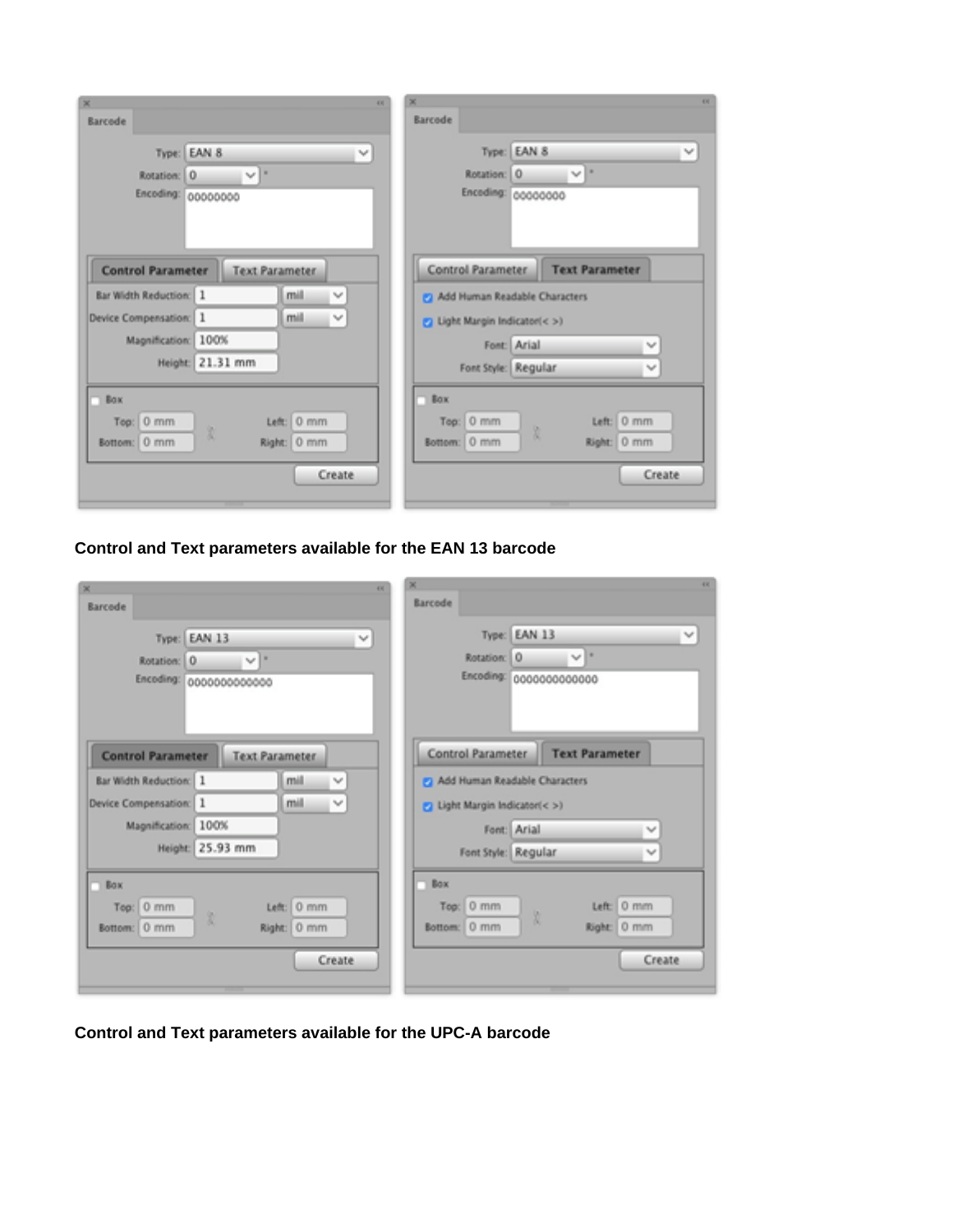| 44                                                                                      | 嵩<br>48                                                                                            |
|-----------------------------------------------------------------------------------------|----------------------------------------------------------------------------------------------------|
| Barcode                                                                                 | <b>Barcode</b>                                                                                     |
| UPC-A<br>Type:<br>v<br>٠<br>Rotation:<br>10<br>$\checkmark$<br>Enceding: 000000000000   | Type: UPC-A<br>$\tau_{\rm eff}$<br>lш<br>Rotation: 0<br>$\eta_{\rm eff}$<br>Enceding: 000000000000 |
| <b>Control Parameter</b><br><b>Text Parameter</b><br>mil<br>Bar Width Reduction: 1<br>v | <b>Control Parameter</b><br><b>Text Parameter</b>                                                  |
| Device Compensation: 1<br>mil<br>$\checkmark$                                           | 2 Add Human Readable Characters                                                                    |
| Magnification:<br>100%                                                                  | Font: Arial<br>$\mathcal{H}_{\mathcal{C}}$                                                         |
| Height: 25.908 mm                                                                       | Font Style: Regular<br>$\gamma_{\rm eff}$                                                          |
| $\Box$ Box<br>Left: 0 mm<br>Top: 0 mm<br>Bottom: 0 mm<br>Right: 0 mm<br>Create          | Box.<br>Left: 0 mm<br>Top: 0 mm<br>X<br>Right: 0 mm<br>Bottom: 0 mm<br>Create                      |

**Control and Text parameters available for the UPC-E barcode**

| ×<br>Barcode                                       | 496                          | 嵩<br>68<br>Barcode                                                                              |
|----------------------------------------------------|------------------------------|-------------------------------------------------------------------------------------------------|
| Type: UPC-E<br>Rotation: 0<br>Enceding: 00000000   | $\mathcal{A}$<br>$ v ^*$     | Type: UPC-E<br>$\tau_{\rm eff}$<br>m<br>Rotation: 0<br>$\gamma_{\rm eff}$<br>Enceding: 00000000 |
| <b>Control Parameter</b><br>Bar Width Reduction: 1 | <b>Text Parameter</b><br>mil | Control Parameter<br><b>Text Parameter</b>                                                      |
| Device Compensation: 1                             | v<br>mil<br>$\checkmark$     | 2 Add Human Readable Characters                                                                 |
|                                                    |                              | Font: Arial<br>$\mathcal{H}_{\mathcal{C}}$                                                      |
| Magnification: 100%                                | Height: 25.908 mm            | Font Style: Regular<br>W                                                                        |
| $\Box$ Box                                         |                              | <b>Box</b>                                                                                      |
| Top: 0 mm                                          | Left: 0 mm                   | Left: 0 mm<br>Top: 0 mm                                                                         |
| Bottom: 0 mm                                       | Right: 0 mm                  | Bottom: 0 mm<br>Right: 0 mm                                                                     |
|                                                    | Create                       | Create                                                                                          |
|                                                    |                              |                                                                                                 |

**Control and Text parameters available for the Interleave 2 of 5 barcode**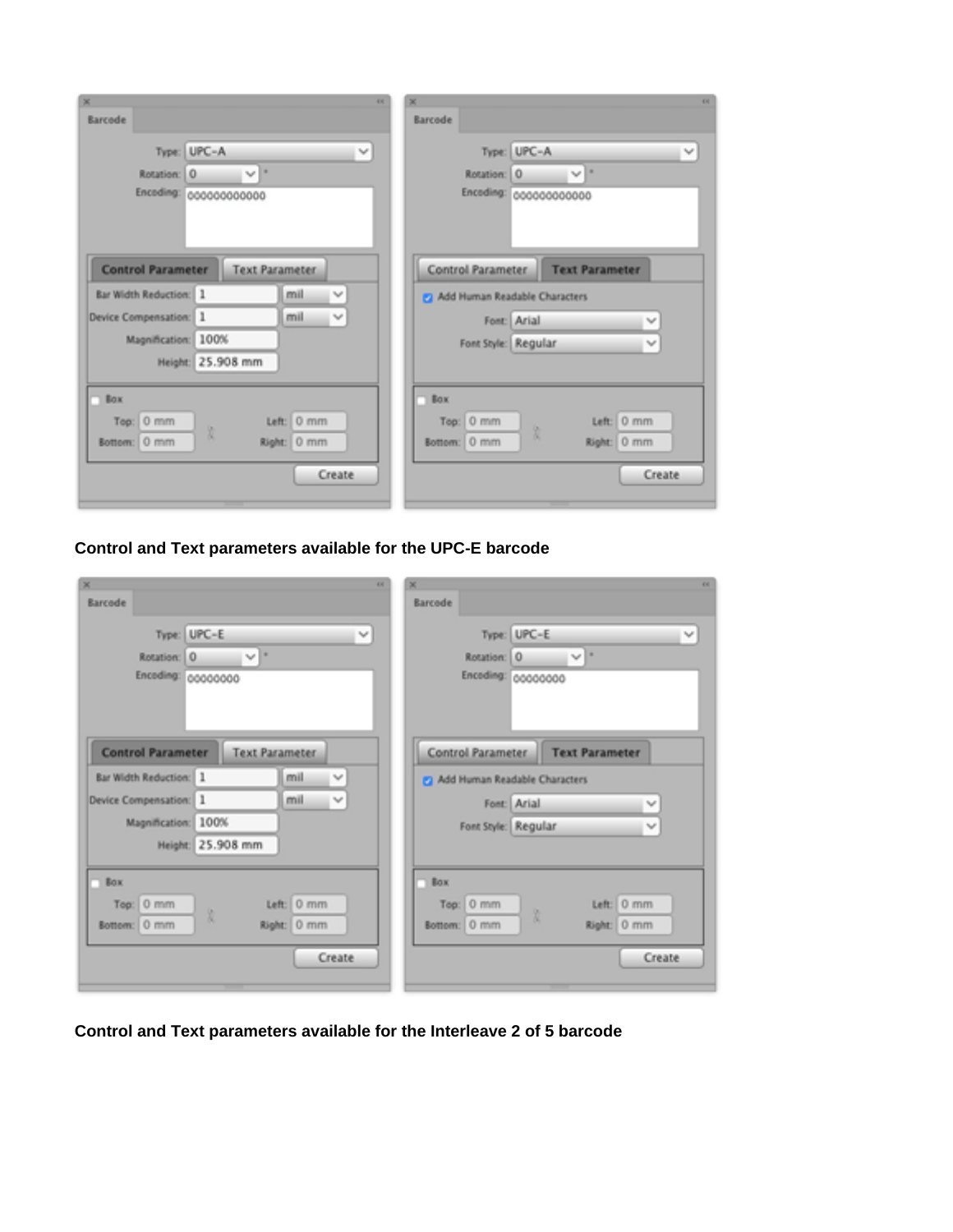| ×<br>68                                                         | 44<br><b>SE</b>                             |
|-----------------------------------------------------------------|---------------------------------------------|
| Barcode                                                         | Barcode                                     |
| Type: Interleave 2 of 5<br>$\mathcal{Q}^{\mu}$                  | Interleave 2 of 5<br>Type:<br>$\mathcal{M}$ |
| $\gamma_{\rm QF}$ .<br>Rotation: 0                              | Apr 18<br>0<br>Rotation:                    |
| Encoding: 00000000000000                                        | Encoding: 00000000000000                    |
|                                                                 |                                             |
| <b>Control Parameter</b><br><b>Text Parameter</b>               | Control Parameter<br><b>Text Parameter</b>  |
| <b>Bar Width Reduction: 1</b><br>mil<br>$\gamma_{\rm eff}$      | Add Human Readable Characters               |
| 1<br>mil<br>$\mathcal{H}_{\mathcal{M}}$<br>Device Compensation: | Font: Arial<br>$\mathcal{G}$                |
| 7.62 mm<br><b>Height:</b>                                       | Font Style: Regular<br>$\mathcal{M}$        |
| Characters per unit: 0.656168<br>/mm<br>$\gamma_{\rm eff}$      |                                             |
| Ratio: 2.5                                                      |                                             |
| Nanrow Bar: 0.1905 mm                                           |                                             |
| <b>Bax</b>                                                      | <b>Box</b>                                  |
| Left: 0 mm<br>Top: 0 mm                                         | $0$ mm<br>Left: 0 mm<br>Tee:<br>š           |
| 篙<br>Bottom: 0 mm<br>kight: 0 mm                                | Bottom: 0 mm<br>Right: 0 mm                 |
| Create                                                          | Create                                      |
|                                                                 |                                             |

**Control and Text parameters available for the ITF 14 barcode**

| 88<br>冕                                                    | 図<br>啊                                                         |
|------------------------------------------------------------|----------------------------------------------------------------|
| <b>Barcode</b>                                             | Barcode                                                        |
| $ITF-14$<br>$\mathcal{M}$<br>Type:                         | $\Pi$ F=14<br>Type:<br>$\gamma_0\rho$                          |
| sa B<br>i0.<br>Rotation:                                   | $\eta_{\rm eff}$ =<br>lo.<br>Rotation:                         |
| Encoding:<br>00000000000000                                | Encoding:<br>00000000000000                                    |
| <b>Control Parameter</b><br><b>Text Parameter</b>          | <b>Text Parameter</b><br><b>Control Parameter</b>              |
| Bar Width Reduction: 1<br>mill<br>$\lambda_{\rm B} \theta$ | [7] Add Human Readable Characters                              |
| mill<br>1<br>$\eta_{\rm eff}$<br>Device Compensation:      | Font: Arial<br>$\mathcal{H}_{\text{int}}(\mathcal{C})$         |
| 100%<br>Magnification:                                     | Font Style: Regular<br>$\mathcal{H}_{\text{tot}}(\mathcal{C})$ |
| Height: 31.8 mm                                            |                                                                |
| <b>Total Height:</b><br>40.18 mm                           |                                                                |
| Left H: 4 mm<br>W                                          |                                                                |
| Right H: 3 mm<br>$\mathcal{H}_{\mathrm{eff}}(t)$           |                                                                |
| <b>Box</b>                                                 | Box                                                            |
| 0 mm<br>Left: 0 mm<br>Tee:                                 | Top: 0 mm<br>Left: 0 mm                                        |
| R<br>Right: 0 mm<br>Bottom: 0 mm                           | R<br>Right: 0 mm<br>Bottom: 0 mm                               |
| Create                                                     | Create                                                         |
|                                                            |                                                                |

**Control and Text parameters available for the CODE 39 barcode**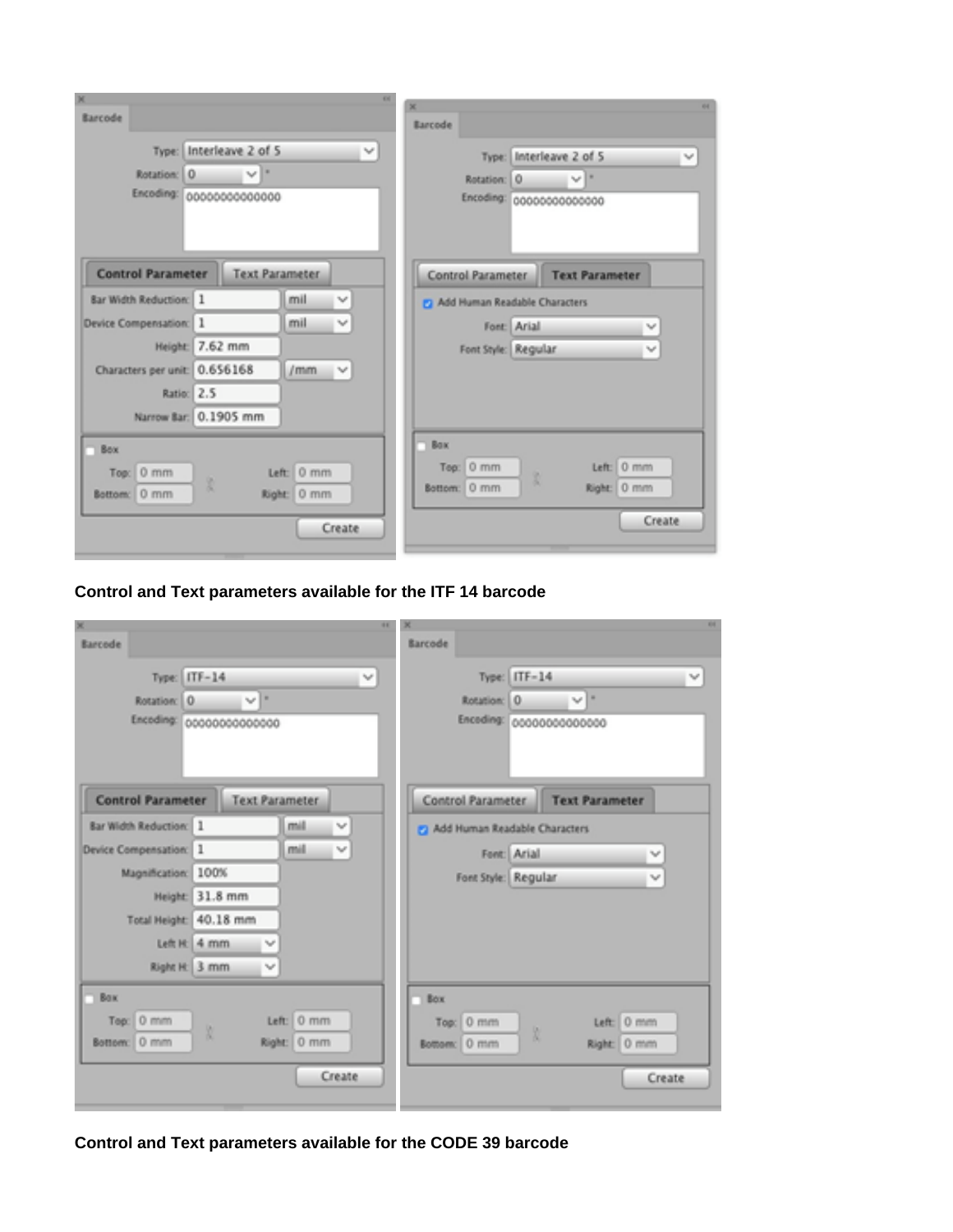| X.<br>Earcode                              |                        |                           | 44                          | SE.<br>Barcode                          | 94                                          |
|--------------------------------------------|------------------------|---------------------------|-----------------------------|-----------------------------------------|---------------------------------------------|
| Type:<br>0<br>Rotation:<br>Encoding: 00000 | CODE 39<br>M.F         |                           | $\lambda_{\rm B} \rho$      | Type.<br>Rotation: 0<br>Encoding: 00000 | <b>CODE 39</b><br>$\eta_{\rm eff}$<br>No. 1 |
| <b>Control Parameter</b>                   | <b>Text Parameter</b>  |                           |                             | Control Parameter                       | <b>Text Parameter</b>                       |
| Bar Width Reduction: 1                     |                        | mil                       | $\mathcal{H}_{\mathcal{G}}$ | [9] Add Human Readable Characters       |                                             |
| Device Compensation: 1                     |                        | mil                       | $\mathcal{M}$               | Font Arial                              | $\mathcal{H}_{\mathcal{C}}$                 |
|                                            | Height: 9.398 mm       |                           |                             | Font Style: Regular                     | $\mathcal{H}_\text{eff}(\theta)$            |
| Characters per unit: 0.370078              |                        | $l$ mm                    | $\mathcal{W}$               |                                         |                                             |
| Ratio:                                     | 2.39                   |                           |                             |                                         |                                             |
|                                            | Namow Bar: 0.190694 mm |                           |                             |                                         |                                             |
|                                            | Add Check Digit        |                           |                             |                                         |                                             |
| <b>Box</b>                                 |                        |                           |                             | Box                                     |                                             |
| 0 mm<br>Top<br>0 mm<br>Bottom:             | B                      | Left: 0 mm<br>Right: 0 mm |                             | $0$ mm<br>Top:<br>Bottom: 0 mm          | Left: 0 mm<br>圜<br>Right: 0 mm              |
|                                            |                        |                           | Create                      |                                         | Create                                      |

**Control and Text parameters available for the Code 128 barcode**

| ×.                                                                           |                                       |             | 44                  | 娅                                    | 44                                            |
|------------------------------------------------------------------------------|---------------------------------------|-------------|---------------------|--------------------------------------|-----------------------------------------------|
| <b>Barcode</b><br>Type:<br>Rotation:<br>IO.                                  | <b>CODE 128</b><br>$\eta_{\rm eff}$ . |             | $\gamma_{\rm eff}$  | Barcode<br>Rotation: 0               | Type: CODE 128<br>$\mathcal{M}$<br>$\sqrt{2}$ |
| Encoding: 00000<br><b>Control Parameter</b><br><b>Bar Width Reduction:</b> 1 | <b>Text Parameter</b>                 | mil         | $\Delta \phi^{\mu}$ | Encoding: 00000<br>Control Parameter | <b>Text Parameter</b>                         |
|                                                                              |                                       |             |                     | 2 Add Human Readable Characters      |                                               |
| Device Compensation: 1                                                       |                                       | mil         | $\eta_{\rm eff}$    | 2 Light Margin Indicator(< >)        |                                               |
|                                                                              | Height: 9.398 mm                      |             |                     |                                      | Font: Arial<br>W                              |
| Characters per unit: 0.477213                                                |                                       | /mm         | $\gamma_{\rm eff}$  |                                      | Font Style: Regular<br>W                      |
|                                                                              | Narrow Bar: 0.1905 mm                 |             |                     |                                      |                                               |
| <b>Box</b>                                                                   |                                       |             |                     | Box                                  |                                               |
| Top: 0 mm                                                                    |                                       | Left: 0 mm  |                     | Top: 0 mm                            | Left: 0 mm                                    |
| Bottom: 0 mm                                                                 |                                       | Kight: 0 mm |                     | Bottom: 0 mm                         | R.<br>Right: 0 mm                             |
|                                                                              |                                       |             | Create              |                                      | Create                                        |
|                                                                              |                                       |             |                     |                                      |                                               |

**Control parameters available for the QR barcode (there are no Text parameters)**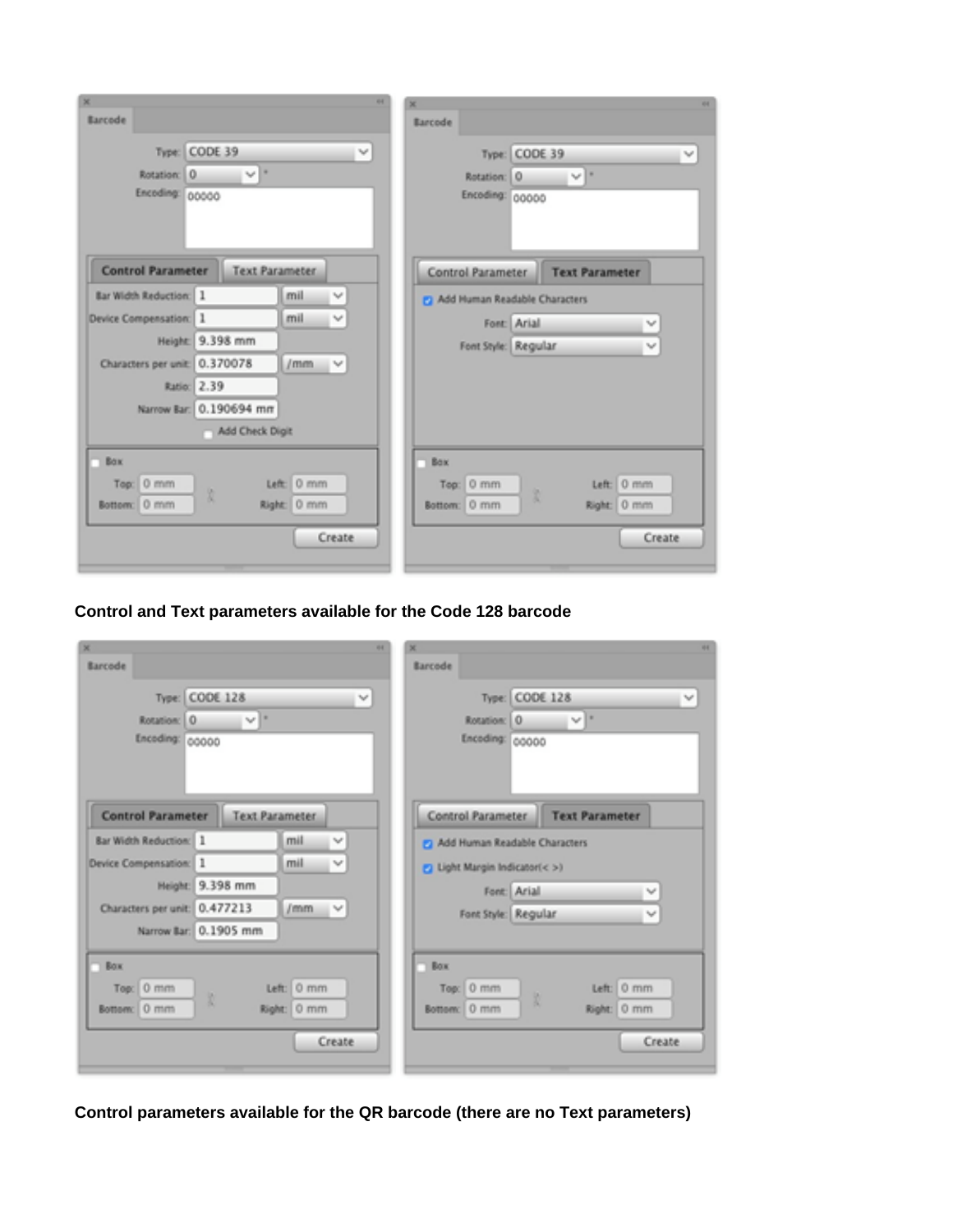| <b>Barcode</b>                                                      |                                                                    |                   |                                                              |        |  |
|---------------------------------------------------------------------|--------------------------------------------------------------------|-------------------|--------------------------------------------------------------|--------|--|
|                                                                     | Type: QR<br>$\overline{0}$<br><b>Rotation:</b><br><b>Encoding:</b> | ◡<br>000000000000 | $\bullet$                                                    | v<br>I |  |
|                                                                     | <b>Control Parameter</b>                                           |                   | <b>Text Parameter</b>                                        |        |  |
|                                                                     | Minimum Symbol Size: 21 x 21                                       |                   |                                                              |        |  |
| Error Correction Level: L                                           |                                                                    |                   |                                                              |        |  |
| Bar Width Reduction: 0<br>Device Compensation: 0                    |                                                                    |                   | inch<br>inch                                                 | ◡<br>◡ |  |
|                                                                     | Height: 59.528 pt                                                  |                   |                                                              |        |  |
|                                                                     | Width: 59.528 pt                                                   |                   |                                                              |        |  |
|                                                                     | Cell Size: 2,835 pt                                                |                   |                                                              |        |  |
| Box<br>Top:<br>0 <sub>pt</sub><br><b>Bottom:</b><br>0 <sub>pt</sub> | 8                                                                  |                   | Left:<br>0 <sub>pt</sub><br><b>Right:</b><br>0 <sub>pt</sub> |        |  |
|                                                                     |                                                                    |                   |                                                              | Create |  |
|                                                                     |                                                                    | 111111111         |                                                              |        |  |

## **Control and Text parameters available for the GS1 128 barcode**

| 44 X                                              | 34 30                                             |
|---------------------------------------------------|---------------------------------------------------|
| Lì<br><b>Barcode</b>                              | <b>Barcode</b>                                    |
| $\checkmark$<br>GS1 128<br>Type:                  | <b>Type: GS1 128</b><br>v                         |
| $\vee$ $\circ$<br>Rotation: 0                     | ◡▮◦<br>Rotation: 0                                |
| <b>Encoding:</b><br>(01)00000000000000            | Encoding: (01)00000000000000                      |
|                                                   |                                                   |
| <b>Control Parameter</b><br><b>Text Parameter</b> | <b>Control Parameter</b><br><b>Text Parameter</b> |
| $\checkmark$<br>Bar Width Reduction: 0<br>micron  | Add Human Readable Characters                     |
| $\checkmark$<br>micron<br>Device Compensation: 0  | <b>Multiline text</b>                             |
| <b>Magnification:</b><br>50%                      | Font: Arial<br>$\checkmark$                       |
| 1.26 in<br>Height:                                | Font Style: Regular<br>$\checkmark$               |
| Narrow Bar: 0.5 mm                                |                                                   |
| <b>Box</b>                                        | <b>Box</b>                                        |
| $\vert$ 0 in<br>$0$ in<br>Left:<br>Top:<br>8      | Left: $0$ in<br>$0$ in<br>Top:<br>8               |
| Right: 0 in<br>$0$ in<br><b>Bottom:</b>           | Right: 0 in<br>$0$ in<br>Bottom:                  |
| <b>Create</b>                                     | Create                                            |
| 000000                                            |                                                   |
|                                                   | 000000                                            |

**Control and Text parameters available for the GS1 DataBar Omnidirectional barcode**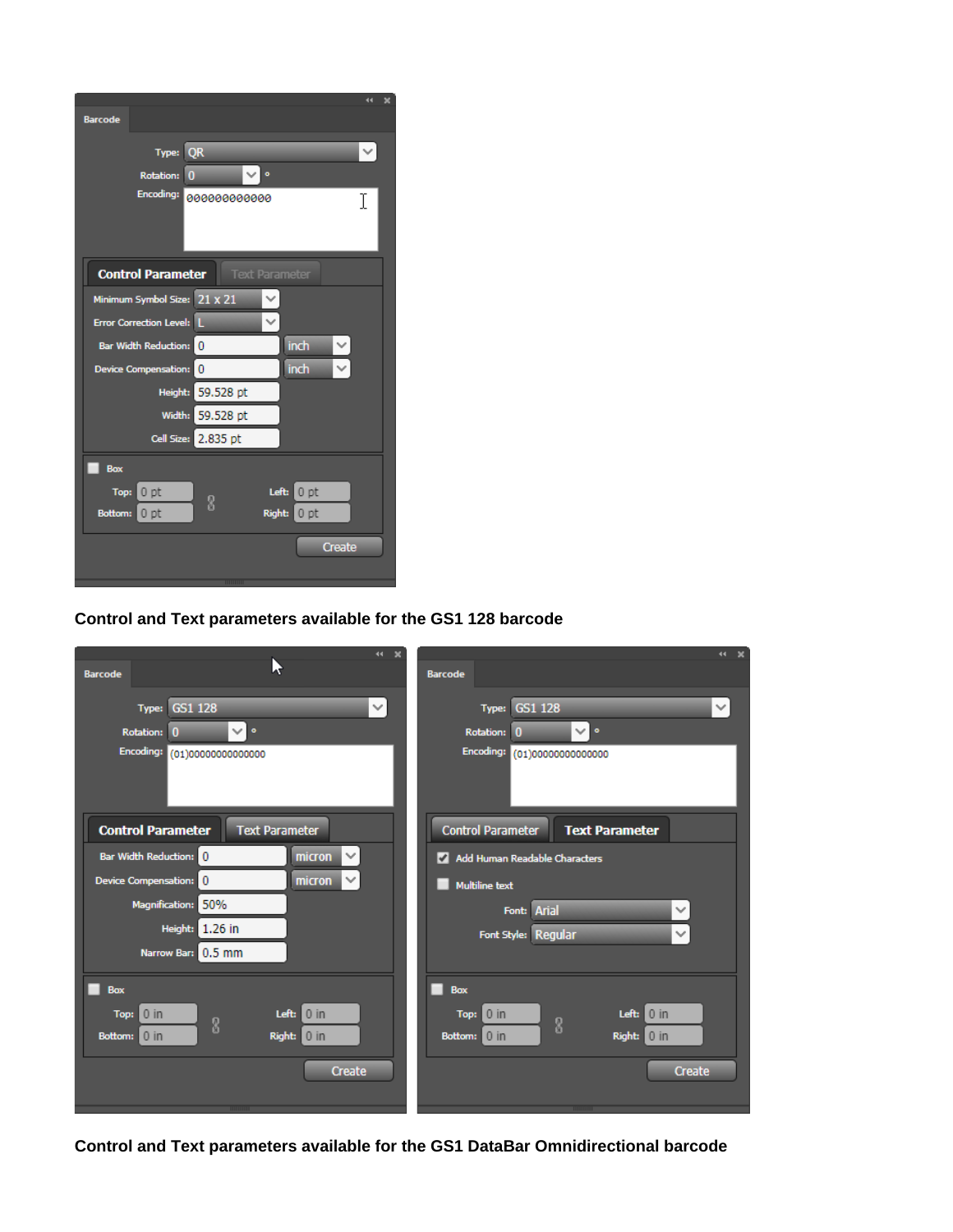| $44 -$<br>$\boldsymbol{\mathsf{x}}$                         | $44 -$                                             |
|-------------------------------------------------------------|----------------------------------------------------|
| <b>Barcode</b>                                              | <b>Barcode</b>                                     |
| <b>GS1 DataBar Omnidirectional</b><br>$\checkmark$<br>Type: | Type: GS1 DataBar Omnidirectional<br>$\checkmark$  |
| ◡∣∘<br><b>Rotation:</b><br>$\Omega$                         | <b>Rotation:</b><br>◡∣∘<br>$\mathbf{0}$            |
| Encoding:<br>00000000000000                                 | Encoding:<br>00000000000000                        |
|                                                             |                                                    |
| <b>Composite Component:</b>                                 | <b>Composite Component:</b>                        |
| <b>Control Parameter</b><br><b>Text Paran eter</b>          | <b>Control Parameter</b><br><b>Text Parangeter</b> |
| Add Human Readable Characters                               | Add Human Readable Characters                      |
| <b>Multiline text</b>                                       | <b>Multiline text</b>                              |
| Show (01) with barcode                                      | Show (01) with barcode                             |
| Font: Arial<br>$\checkmark$                                 | Font: Arial<br>$\checkmark$                        |
| Font Style: Regular<br>$\checkmark$                         | Font Style: Regular<br>$\checkmark$                |
| <b>Box</b>                                                  | <b>Box</b>                                         |
| $0$ in<br>Left:<br>$0$ in<br>Top:                           | Left:<br>$0$ in<br>$0$ in<br>Top:                  |
| 8<br>Right: 0 in<br>Bottom: 0 in                            | 8<br>Right: 0 in<br>Bottom: 0 in                   |
|                                                             |                                                    |
| <b>Create</b>                                               | <b>Create</b>                                      |
|                                                             |                                                    |

**Control and Text parameters available for the GS1 DataBar Truncated barcode**

| 44 X                                                      | 44 X                                              |
|-----------------------------------------------------------|---------------------------------------------------|
| <b>Barcode</b>                                            | <b>Barcode</b>                                    |
| Type: GS1 DataBar Stacked<br>$\checkmark$                 | Type: GS1 DataBar Stacked<br>$\checkmark$         |
| $\bullet$<br><b>Rotation:</b><br>$\checkmark$<br>$\bf{0}$ | ◡∣∘<br><b>Rotation:</b><br>$\mathbf{0}$           |
| <b>Encoding:</b><br>00000000000000                        | <b>Encoding:</b><br>00000000000000                |
| <b>Composite Component:</b>                               | <b>Composite Component:</b>                       |
| <b>Control Parameter</b><br><b>Text Parameter</b>         | <b>Control Parameter</b><br><b>Text Parameter</b> |
| Add Human Readable Characters                             | Add Human Readable Characters                     |
| <b>Multiline text</b>                                     | <b>Multiline text</b>                             |
| Show (01) with barcode                                    | Show (01) with barcode                            |
| Font: Arial<br>$\checkmark$                               | Font: Arial<br>$\checkmark$                       |
| Font Style: Regular<br>$\checkmark$                       | Font Style: Regular<br>$\checkmark$               |
| <b>Box</b>                                                | <b>Box</b>                                        |
| 0 <br>$0$ in<br>Left:<br>Top:<br>8                        | $0$ in<br>$0$ in<br>Left:<br>Top:<br>8            |
| Right: 0 in<br>Bottom: 0 in                               | Right: 0 in<br>Bottom: 0 in                       |
| <b>Create</b>                                             | <b>Create</b>                                     |
| <b>THURSDAY</b>                                           | <b>TITTING</b>                                    |

**Control and Text parameters available for the GS1 DataBar Stacked barcode**